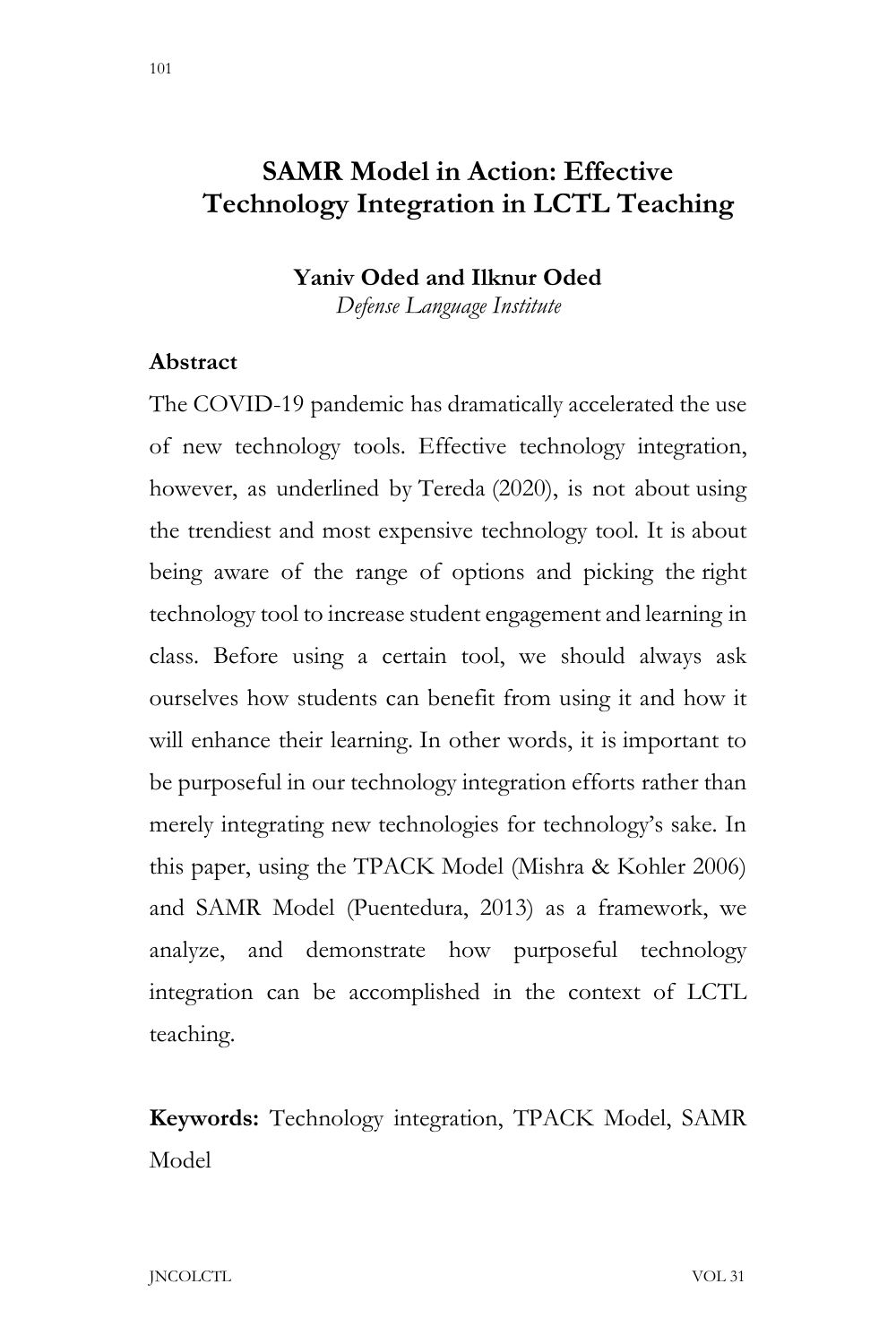#### **Introduction**

Technology integration refers to the use of technology resources and tools such as computers, mobile devices, software applications, and educational technology software in instructional practices. Effective use of technology means that technology is integrated in a pedagogically sound way that is in a manner that enhances instruction and student learning. Tereda (2020) points out that teachers seek out new educational technologies because they can have a considerable positive impact on student performance and engagement. As educational practitioners, however, we should always be cognizant that in order to foster a more active and deeper learning, we must integrate technology in an appropriate and meaningful manner rather than merely integrating new tools for technology's sake.

The COVID-19 pandemic pushed language teachers to utilize technology tools in an accelerated way with an abrupt move to online teaching. Teachers that perhaps never used a Learning Management Systems (LMS) before needed to move all their learning material to the available LMS at their institution (e.g., Canvas, Sakai, Blackboard etc.). They needed to quickly acquire new skills to conduct synchronous lessons via Zoom, MS Teams etc. This sudden move to online learning has brought more challenges for LCTL teachers as LCTLs suffer from high-quality online materials that can be integrated

JNCOLCTL VOL 31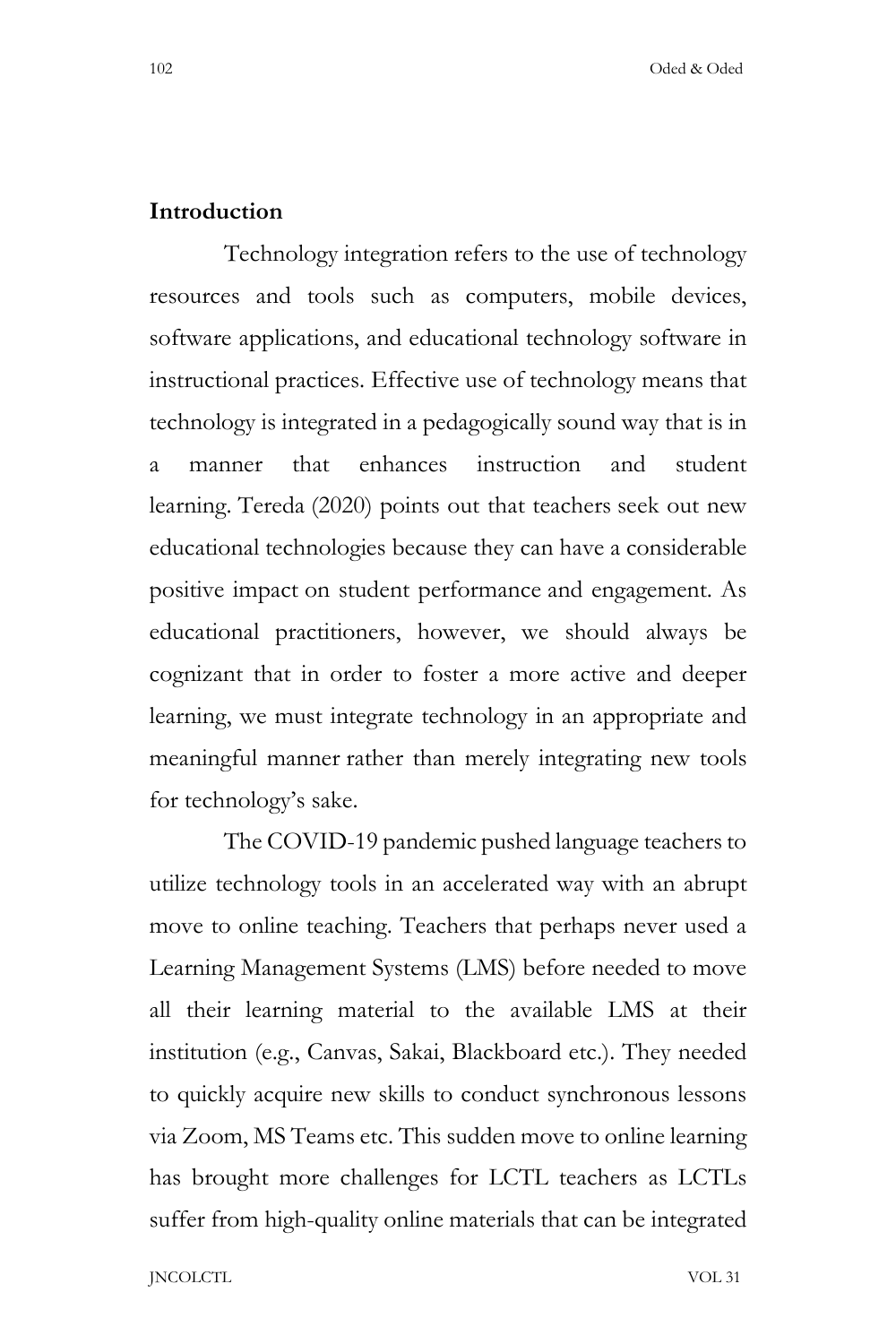in an online lesson swiftly in a LMS. We all want the COVID-19 pandemic to be over, but it seems like with the new variants that continue to pop up, the pandemic is not over us yet. In this respect, effective technology integration is even more crucial in the context of the LCTL because it can resolve some issues such as lack of high-quality pedagogical resources (Blyth, 2013) so that we can be better prepared for the changes that COVID-19 or another pandemic might bring about.

Taking this into consideration, we will be using two methodological frameworks, namely TPACK Model (Mishra & Kohler 2006) and the SAMR Model (Puendetura, 2013) to evaluate technology integration in an LCTL context in a pseudo post-COVID area where we need to be proactive for different variants and phases of COVID or another pandemic that most scientists dub as an instance of "when" not "if." Here, we are focusing on frameworks in evaluating different tech tools because as Hubbard (2006) notes, methodological frameworks attempt to be largely descriptive rather than judgmental and they link teaching with learning considerations as opposed to other methods of evaluation of technological tools such as checklists.

The main argument of this paper is that the two models reviewed in this paper, TPACK Model and SAMR Model, can serve as practical frameworks for evaluating technological tools in LCTLs because they can help teachers and instructional designers assess their technology integration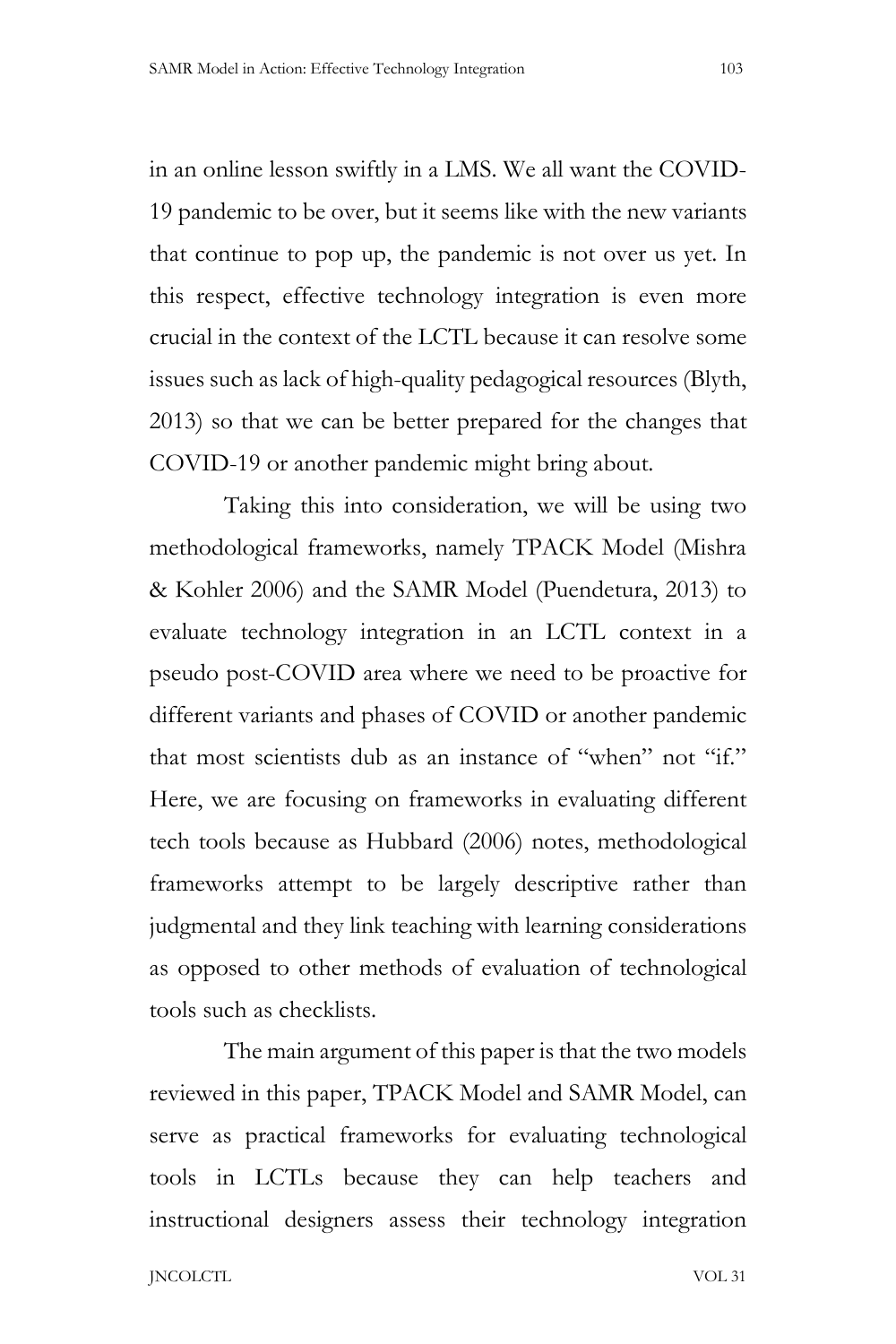104 Oded & Oded

efforts for different levels (in particular in the case of the SAMR Model) which can be relevant for LCTLs where we see low enrollment and limited resources (Blyth, 2013), and hence potential technology integration at different levels. Additionally, these frameworks can guide us in evaluating how much a technological tool can foster student-centered instruction, learner empowerment, and the facilitation of student-to-student interaction and collaboration as in the case of the SAMR Model, for instance, which explicitly argues that tools used in the redefinition and modification levels support transformative learning. In the next section, we will provide an overview of the TPACK Model and SAMR Model and then discuss how they can be implemented in the context of LCTL languages.

#### **1. TPACK Model**

A good starting point for conceptualizing our use of new technology tools is the Technological Pedagogical Content Knowledge (TPACK) Model (Mishra & Kohler 2006). The focal point of the TPACK model is that technology integration efforts, that is, our *technological knowledge*, should be grounded by what we teach, that is, our *content knowledge*, and how we teach it, that is, our *pedagogical knowledge*. These three knowledge domains (content knowledge, pedagogical knowledge, and technological knowledge) interact with each other and overlap, as shown in the diagram below, in four places: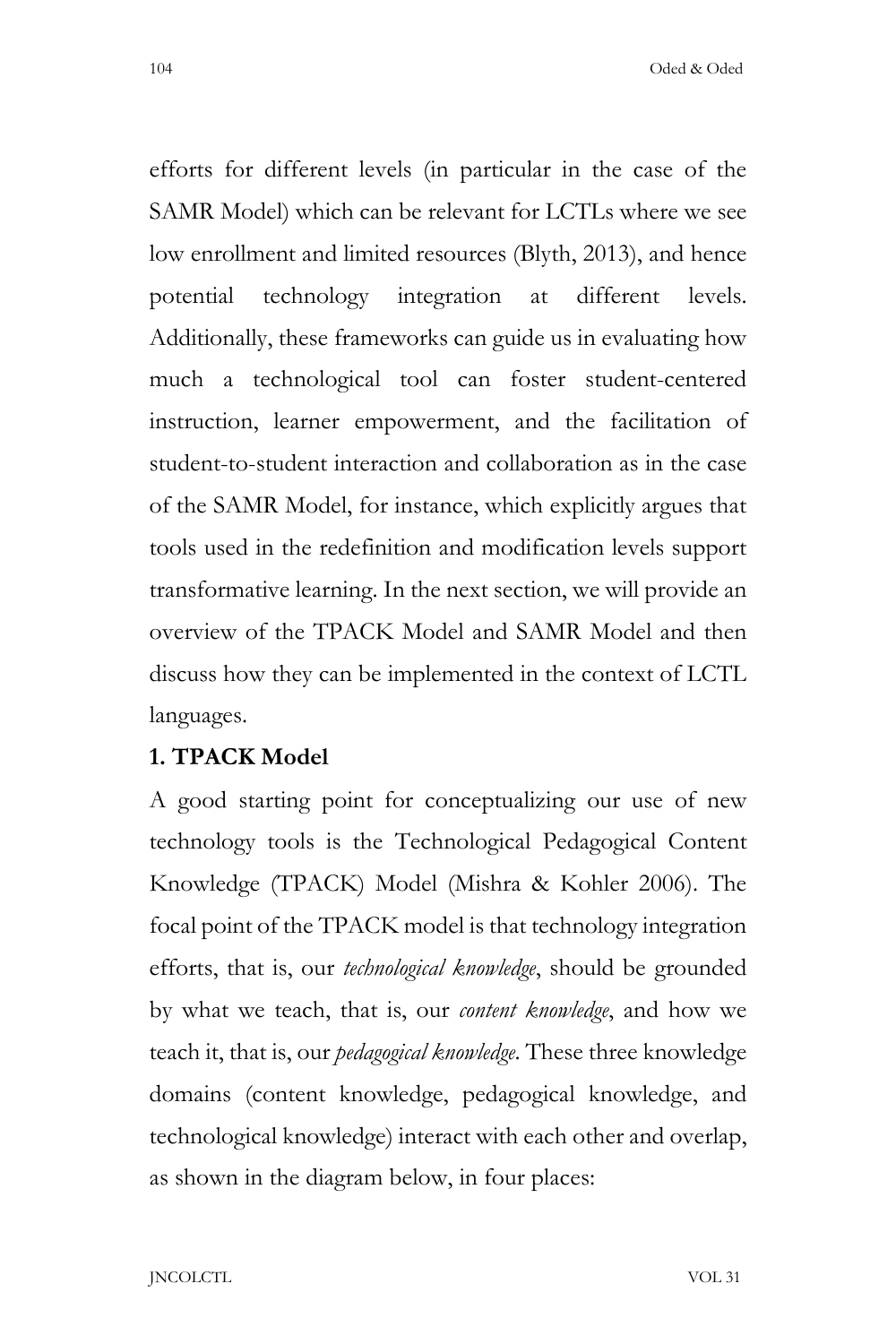



The Pedagogical Content Knowledge (PCK) overlap in the diagram above (color-coded green) is where teachers' knowledge of the subject matter they teach (content) and the best ways to teach it (pedagogy) come together. The second overlap, the Technological Pedagogical Knowledge (TPK) overlap in the diagram (color-coded pink) is where teachers' knowledge of different tools (that is, the ability to assess and methodically select tools) merges with their pedagogical knowledge (i.e., what tool would work best to support my chosen way of teaching/pedagogy). The third overlap, the Technological Content Knowledge (TCK) overlap in the diagram (color-coded purple) is where teachers' knowledge of different tools (as discussed above) merges with their subject matter expertise (i.e., what tool would work best to help students learn certain content).

Lastly, the Technological Pedagogical Content Knowledge overlap in the middle of the diagram (color-coded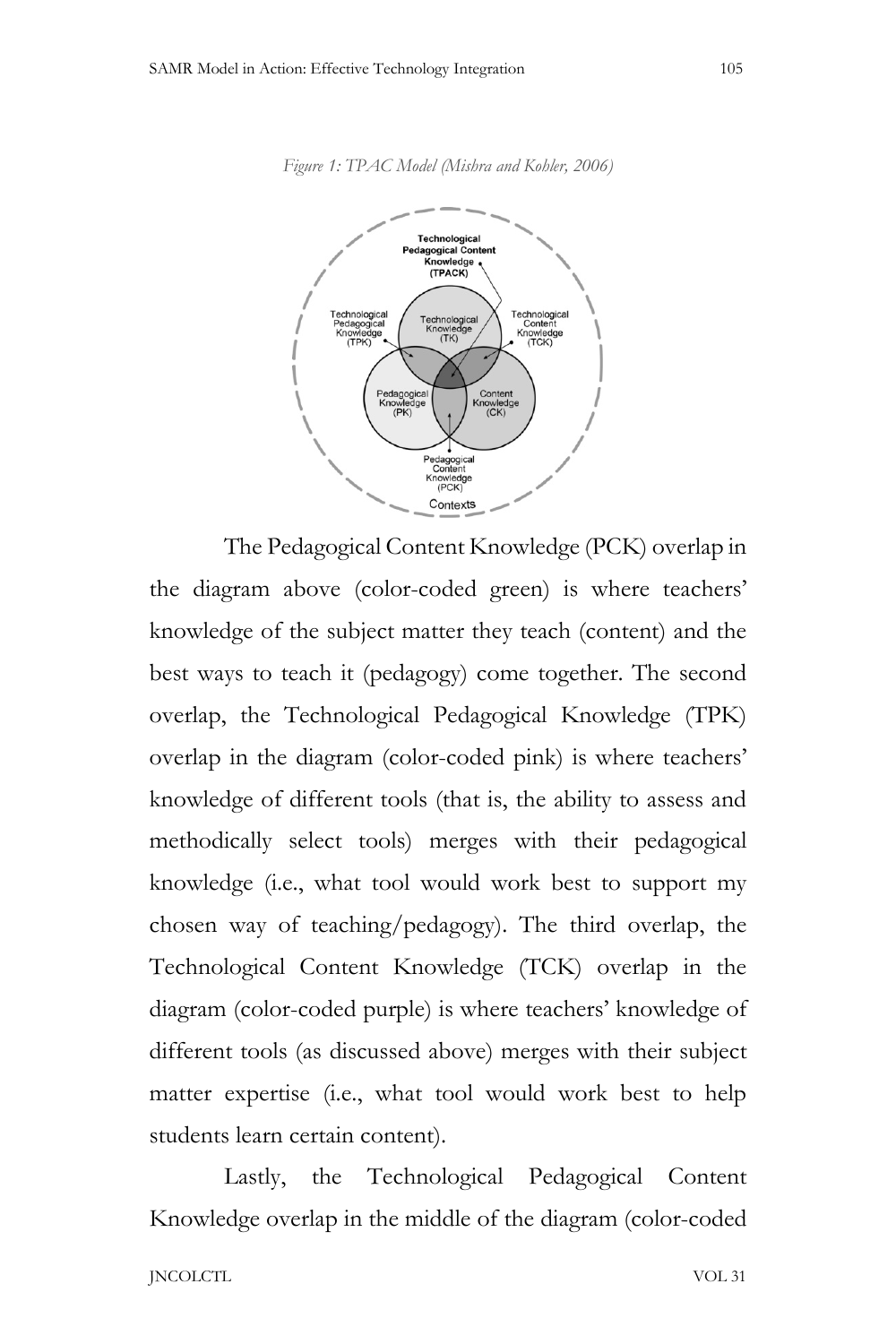106 Oded & Oded

brown) is where all these three elements coalesce into one coherent whole. What we teach (content), how we choose to teach it (pedagogy) and the tools (technology) that could best support what we teach and how we decide to teach it: that is the technological pedagogical content knowledge (TPACK).

The conceptual TPACK model can work well in tandem with the SAMR model in assessing and selecting different technologies for effective technology integration as they both emphasize the pedagogically sound integration of technological tools. The SAMR model, which is discussed in the next section and is at the core of this paper, can help educational practitioners enhance and hone their technological knowledge, and thus help them make more systematic and informed technology integration decisions in support of the content they teach and the methods by which they choose to teach it.

### **2. SAMR Model**

The SAMR Model (Puentedura, 2013) is a framework for meaningful and effective technology integration. The bottom two levels in the SAMR Model, Substitution and Augmentation levels, are subsumed under the Enhancement category since new technologies/tools in these two levels primarily serve as replacements or enhancements to previously used tools. The top two levels, Modification and Redefinition levels, are subsumed under the Transformation category since new technologies/tools in these two levels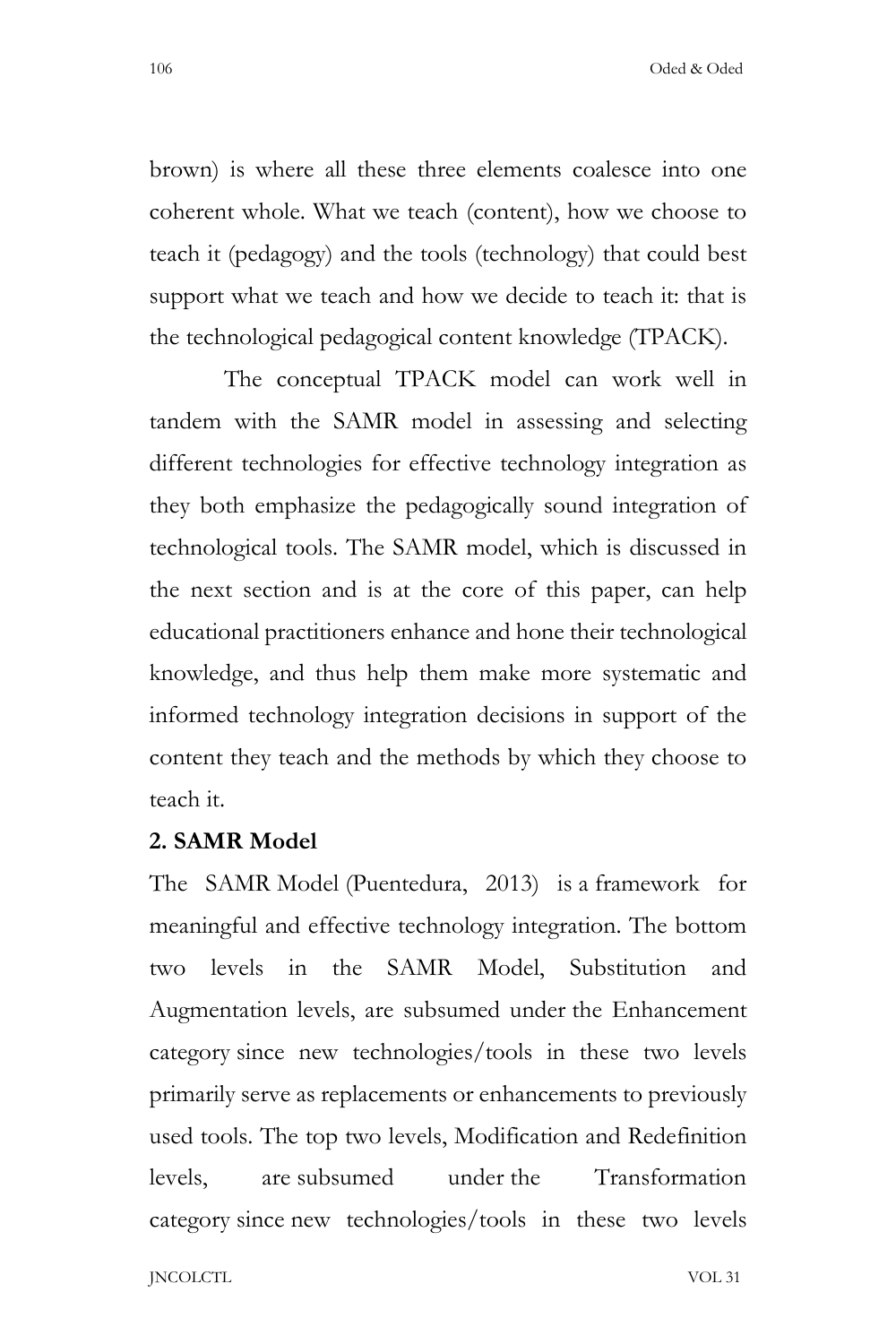allow teachers to profoundly redesign, or create new, learning experiences.





In the first level, the *Substitution* level, new technologies simply replace prior tools without any underlying change in use and function. Some examples could include electronic forms (e.g., forms created using Google Docs or Office 365) instead of hard copies. Notably, however, in some cases, for instance, when teaching the alphabet of a less commonly taught language, we may not want to replace/substitute handwriting with a new technology.

In the second level, the *Augmentation* level, the primary service provided by new technologies is again to replace previously used tools. However, at this level the direct replacement does offer some improvement or enhancement to our instructional practices and the learning experiences we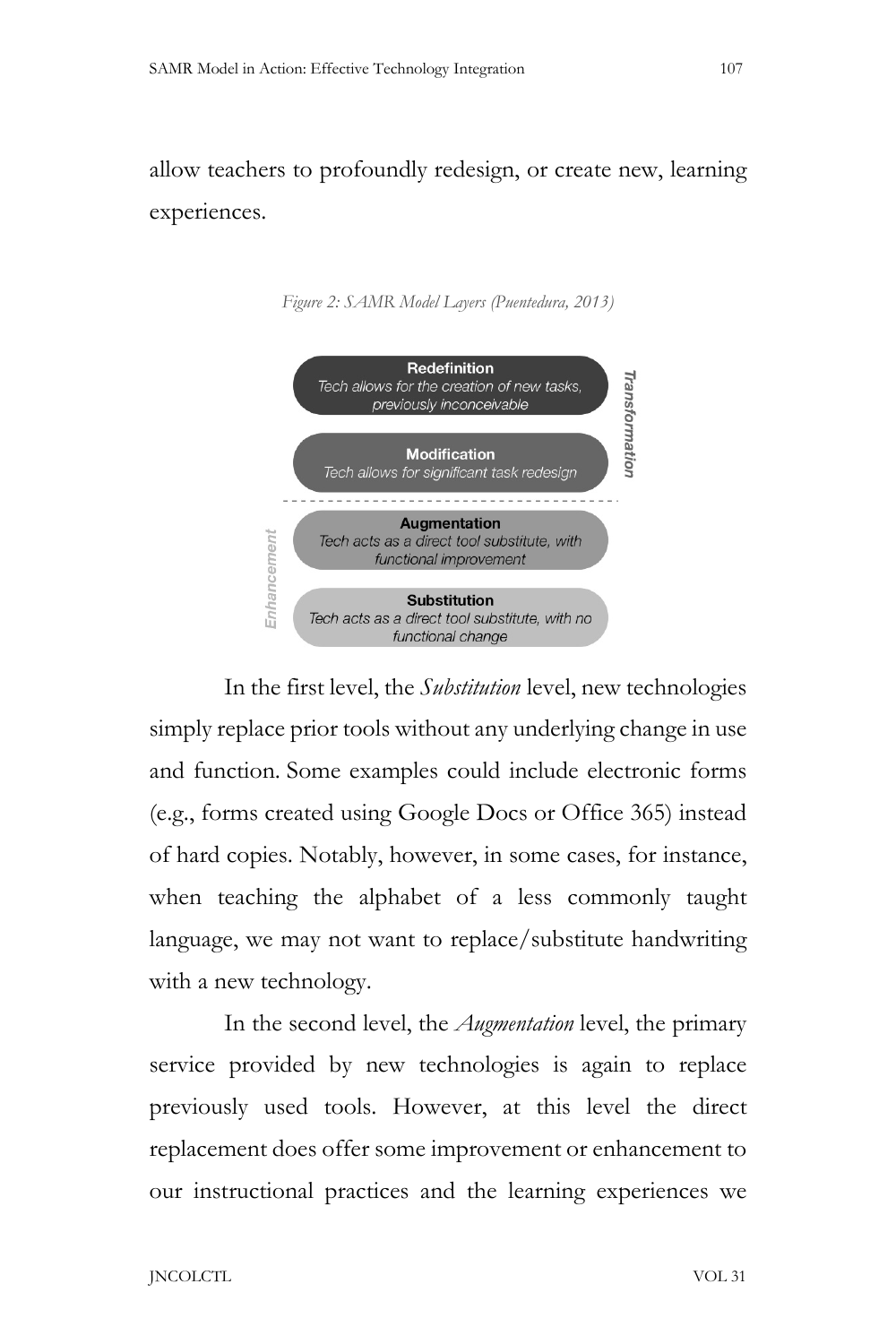108 Oded & Oded

facilitate. An example here would be the use of new media formats such as video and audio.

In the third level, the *Modification* level, we are crossing from the enhancement realm of technology integration to the transformation realm. At this level, the integration of new tools no longer merely replaces or enhances prior capabilities and tools but alters aspects of instruction and the student learning experience enhancing student-centered teaching and learner autonomy. A common example is the ability of students and teachers to collaborate online when researching and presenting on a topic. This new capability to share and edit resources in real time (from a simple document to a full presentation) can alter how we teach and how students learn.

In the fourth level, the *Redefinition* level, technology enables us to create and facilitate learning experiences and tasks that would otherwise be impossible. Electronic portfolios, for instance, afford students the opportunity to curate and share multimedia learning artifacts that they simply could not share within a hard copy portfolio empowering our learners in support of student-centered teaching. Similarly, thanks to various new communication technologies, teachers and learners today are no longer bound by the walls of their classroom and school or their location in the globe. They can extend their classroom and learning environment to the real world and not only observe or learn about a certain language and culture, but actually interact with members of that

JNCOLCTL VOL 31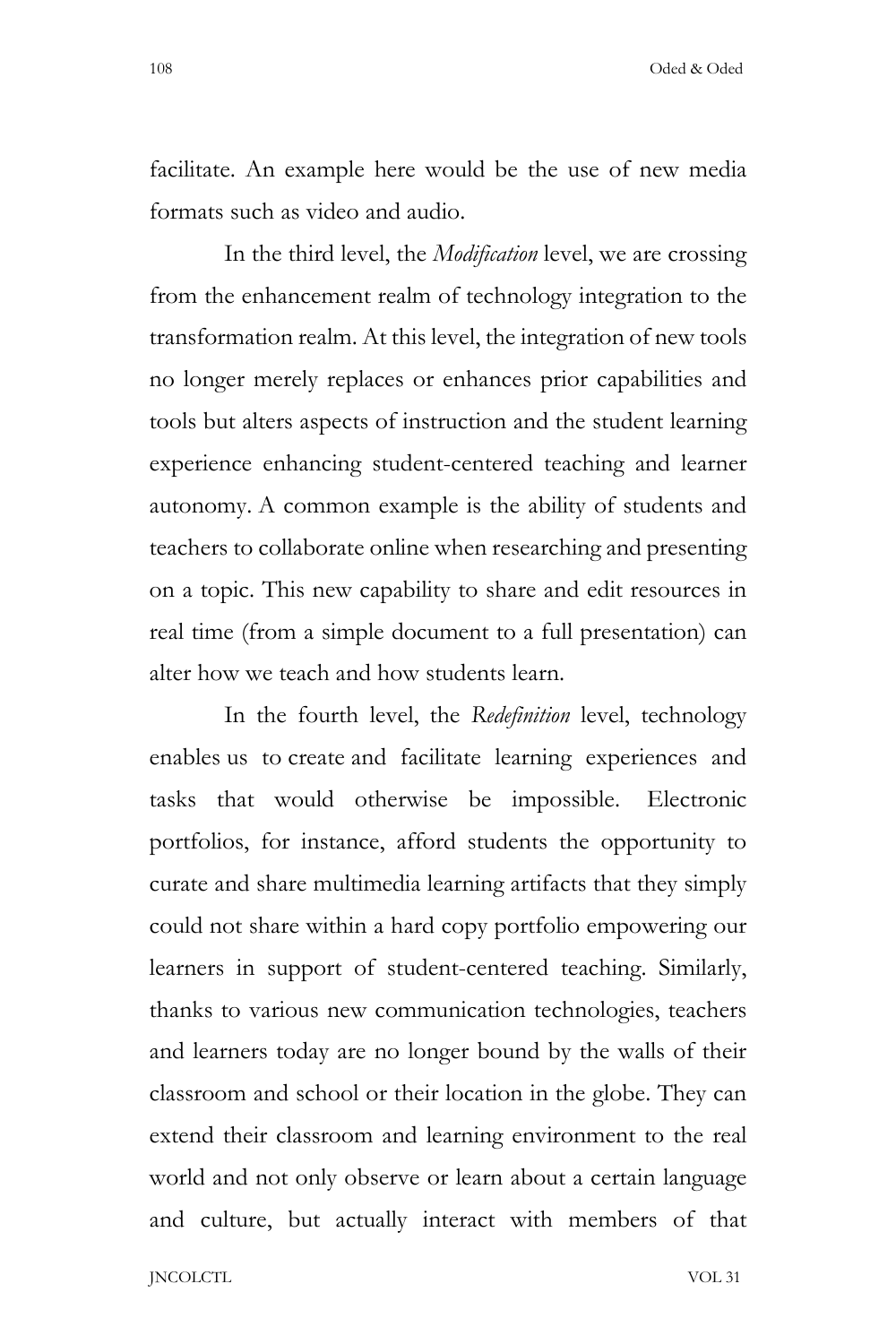language and culture. They can enable them to connect with native speakers of the language that they are learning and immerse themselves in the target language and culture.

# **3. Implementation of the SAMR Model in the Context of LCTL**

As noted earlier, the sudden move to online teaching during the pandemic brought about unique (albeit not new) challenges for LCTL teachers. High-quality resources for LCTLs are typically scarce as producing high quality interactive instructional content for distance LCTL teaching is not a commercial priority. Furthermore, as Godwin-Jones (2013) points out, due to low-enrollment and limited funding, LCTL teaching positions tend to be part-time positions that might be filled with native speakers with little to no training or experience in language instruction or technology integration. In light of this, utilizing TPACK and SAMR models, LCTL teachers can leverage their pedagogical and content knowledge to create engaging, student-centered materials that are at different levels of effort in integrating technologies, depending on their technology expertise as illustrated below.

## **3. a. Substitution Level: e-Forms**

At the first level, where new technologies replace prior tools without much change in function or use, one example of a substitution tool is Microsoft Office Forms or Google Forms. Online forms could be used to replace hard copy worksheets in both in-class and remote/hybrid learning environments. An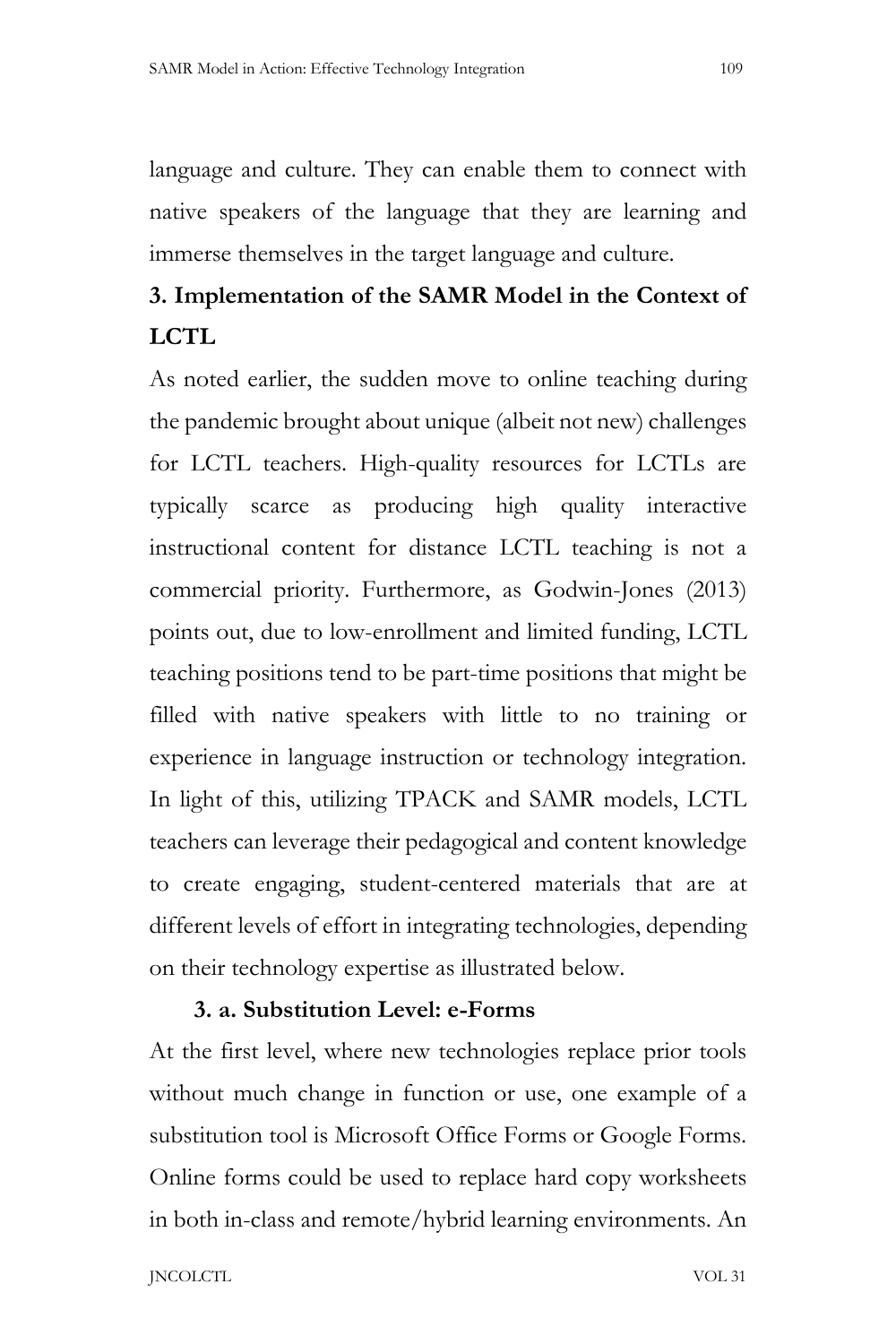LCTL teacher could, for example, create a simple warm-up or end-of-lesson practice vocabulary quiz to replace a traditional pen-and-paper practice activity without significant change in function.

| :<br>Forms | Vocabulary Quiz - Saved                                            |
|------------|--------------------------------------------------------------------|
|            |                                                                    |
|            | Questions                                                          |
|            | Vocabulary Quiz                                                    |
|            | Please enter the English equivalents of the words given in Turkish |
|            | 1. Düğün                                                           |
|            | Enter your answer                                                  |
|            | 2. Damat                                                           |
|            | Enter your answer                                                  |

*Figure 3: Vocabulary Quiz created with Microsoft Office Forms*

JNCOLCTL VOL 31 The figure above illustrates an example of a practice vocabulary quiz in Microsoft Office Forms. In this example, Turkish learners are asked to provide the English equivalent of a list of vocabulary items in Turkish. This is a good illustration of a substitution tool since the quiz above, created by Microsoft Office Forms, presents the vocabulary items only in text format and supports only one-way interaction (the learner responding to quiz prompts). Both Google Forms and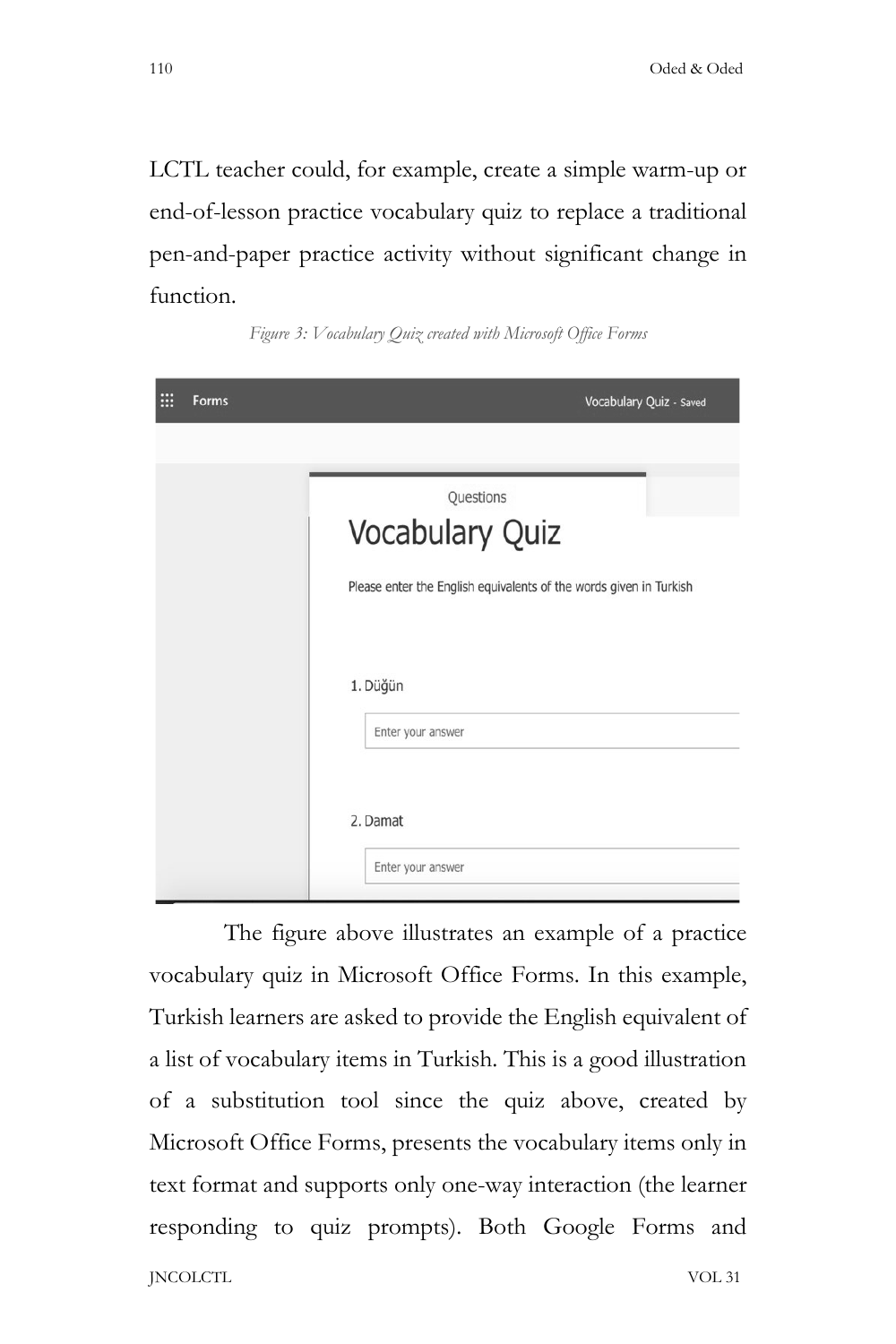Microsoft Forms work quite similarly, and both offer LCTL teachers a simple yet effective platform for creating online worksheets (or a practice quiz as in the example above). A tutorial on how to create quizzes by using Microsoft Office Forms is available from the link: https://www.youtube.com/watch?v=W31JF7pQtgo and on how to create a quiz by using Google Forms is available from the link: https://www.youtube.com/watch?v=Pdt8Vv7-3Xk

### **3. b. Augmentation Level: ThingLink**

At the second level of the SAMR model, new technologies replace prior tools while improving or enhancing instructional practices and learning experiences in support of studentcentered teaching. A good example of an augmentation tool is ThingLink. ThingLink can provide LCTL teachers and curriculum developers with the opportunity to create different types of interactive content replacing pen-and-paper activities with more engaging electronic ones. ThingLink, however, does not merely substitute hard-copy-based class activities but also affords teachers and students the ability to integrate text, images and video. By using ThingLink, LCTL teachers can easily integrate high-quality authentic text or images into their lesson. Please note that although ThingLink is not a tool that can be used only by LCTL teachers, it is a particularly beneficial tool in a LCTL teaching context where high-quality online interactive activities might not be available and developing interactive class activities might not be feasible due to limited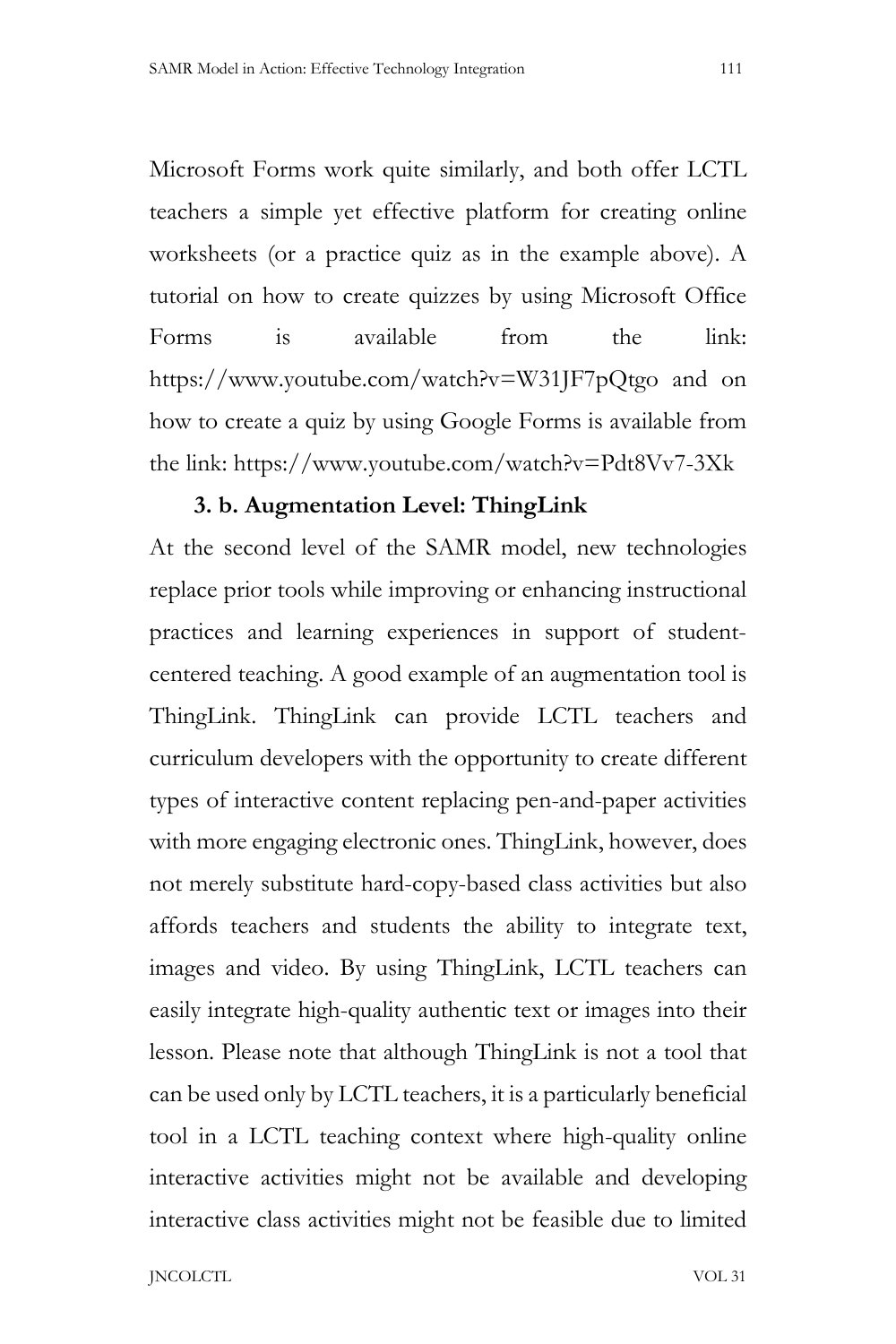resources. Now, let us look at some examples of how ThingLink can provide a variety of options for introducing interactivity for a LCTL:





The figure above illustrates the use of ThingLink to create an interactive map of Turkey with embedded video links for different cities in Turkey. The interactive map can be accessed from:

https://www.thinglink.com/scene/1033471746373582851. Such interactive maps could be used to introduce learners to different countries or serve as a resource for collaborative assignments such as preparing an itinerary for a trip by using the target language. Notably, the only thing students need in order to access any interactive ThingLink image is an internet connection and a teacher-provided link to that image. Students do not need to download and install any software or create a

JNCOLCTL VOL 31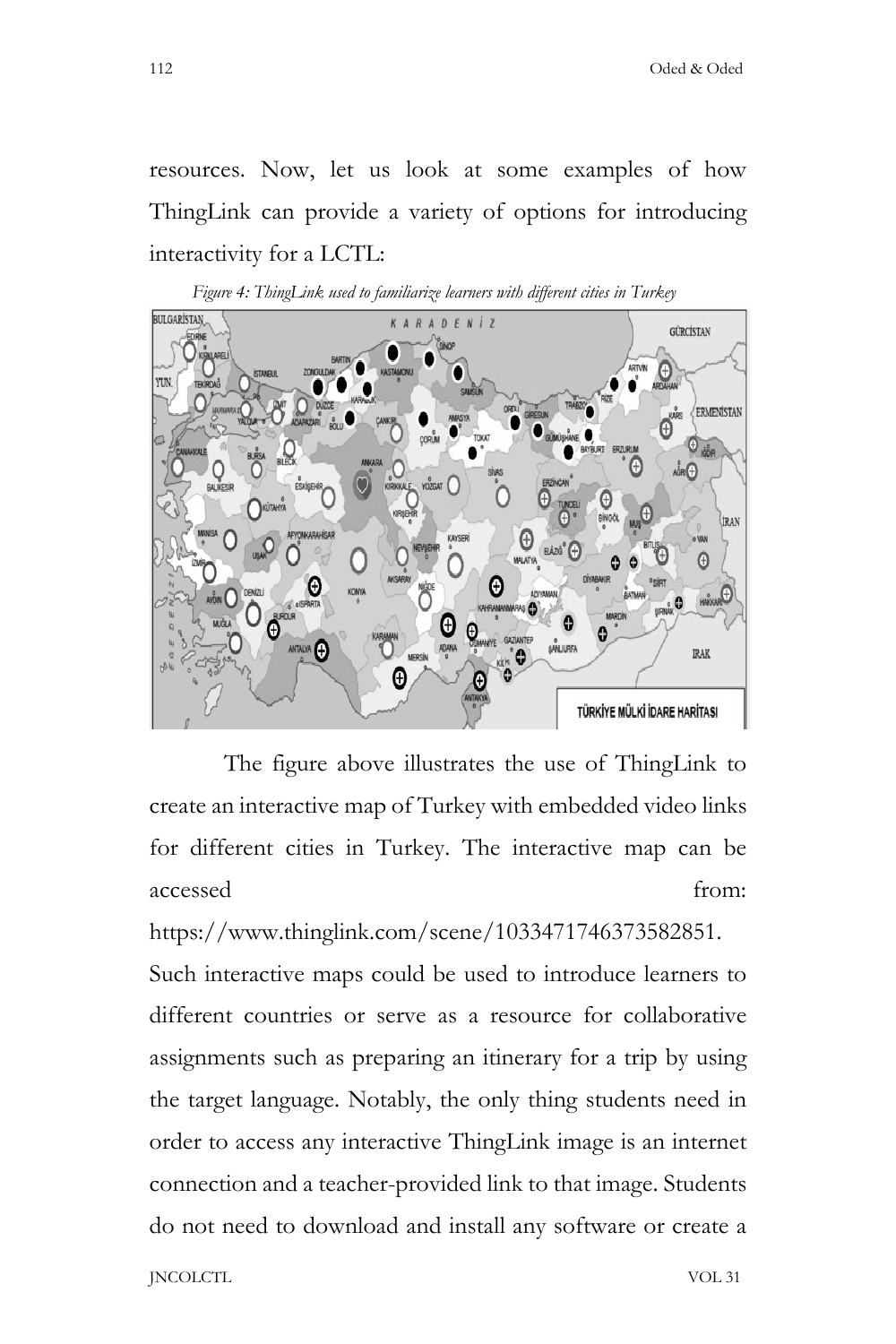ThingLink account in order to view and interact with the teacher-shared content. LCTL teachers would also be able to find an array of free  $360^{\circ}$  ThingLink images that they can adopt for their class needs.

*Figure 5: A ThingLink interactive 3600 class image*



The figure above is a screenshot of a ThingLink interactive  $360^{\circ}$  image (located at https://www.thinglink.com/video/1340606031054503939) that was created by a non-language teacher. The original interactive image with all its unique 'tags' at different classroom locations could, then, be easily accessed and 'cloned,' in ThingLink terms by an LCTL teacher, and transformed into an interactive vocabulary practice activity. A tutorial explaining how to create dynamic and interactive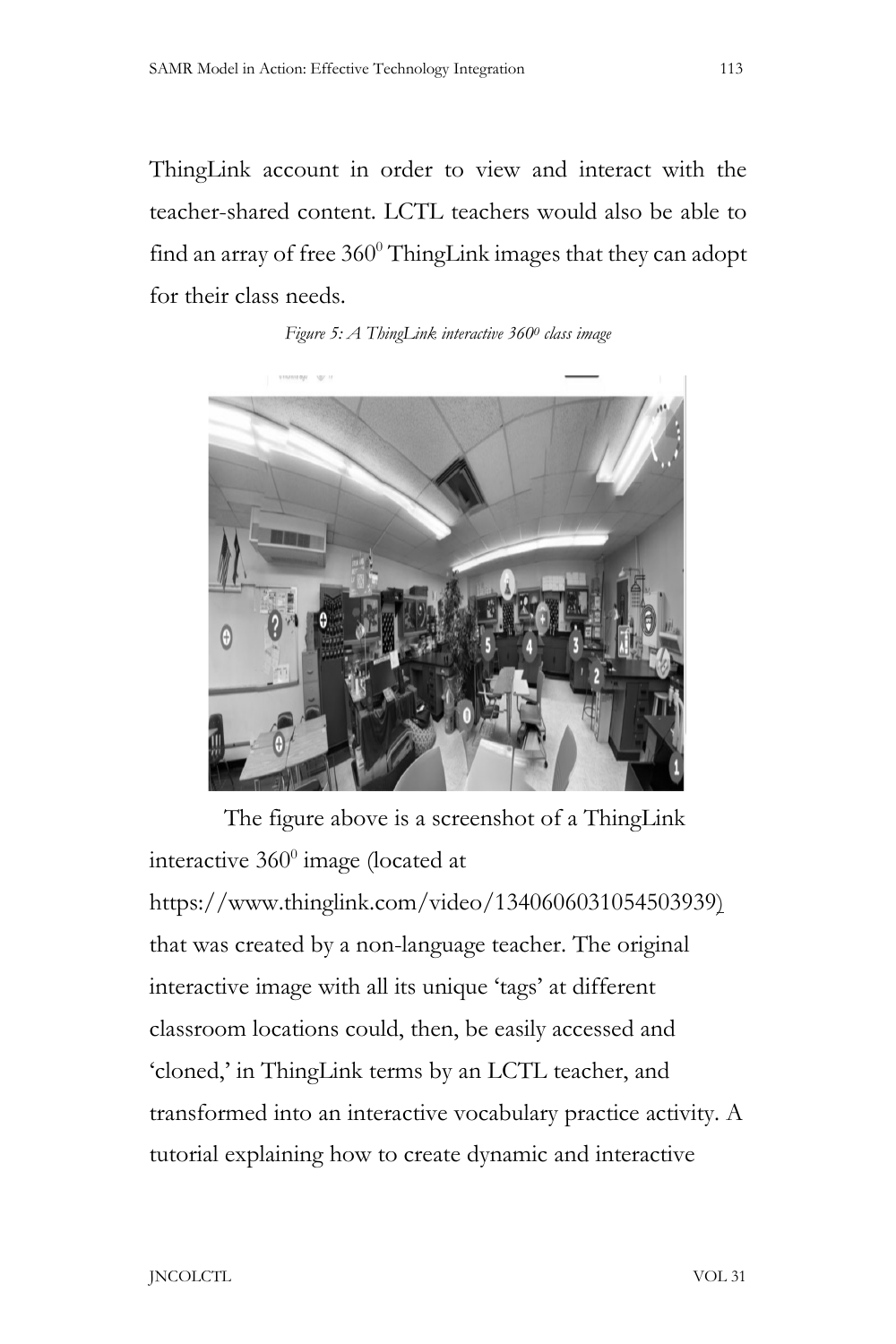content with ThingLink is available https://www.youtube.com/watch?v=iaZZfECX4p0

## **3. c. Modification Level: Padlet**

At the third level, where new technologies change aspects of instruction and the learning experience, one example of a modification tool is Padlet. Padlet, a virtual bulletin board that allows teachers and students to interact online in real time, and enables teachers, and students, to present and share content by using text, images and audio. It affords teachers and learners the opportunity to create and share content as well as to collaborate and engage with others through built-in voting and commenting features enhancing learner empowerment and student-to-student interaction. Padlet could, thus, serve as a great tool for LCTL teachers aiming to facilitate engaging pair activities or group work activities in both face-to-face and virtual environments. Another useful feature of Padlet is the ability to create 'private' virtual bulletin boards if teachers want to protect the privacy of their students or simply create information gap activities.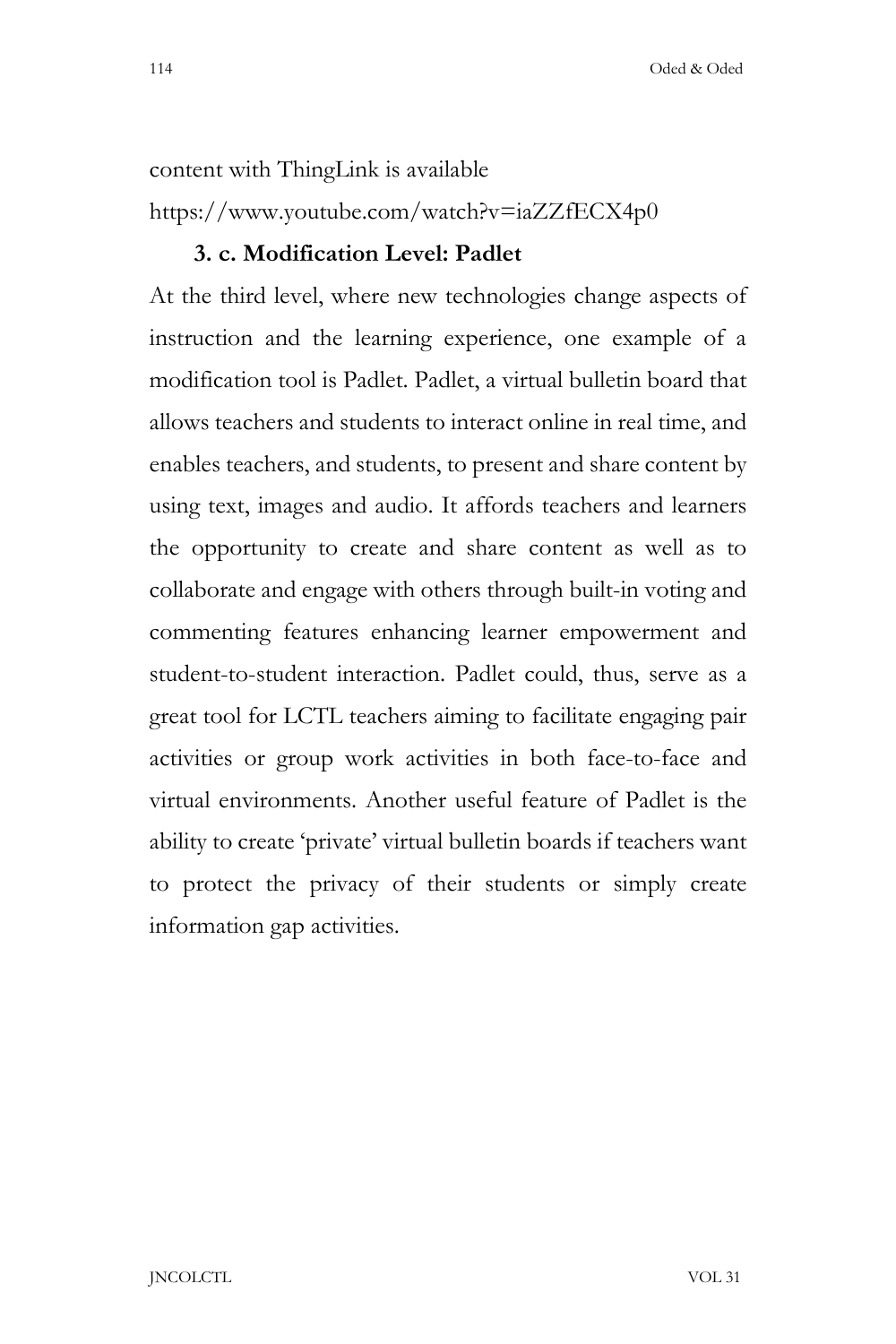*Figure 6: Padlet used in a Turkish lesson*



In the example above, learners are asked to watch a video about different attractions in Istanbul, discuss these places with their peers on Padlet, and post more information (text, images, videos, and links) about places that they would like to visit in Istanbul. Thus, learners are afforded the opportunity to work together online, present their ideas, and receive feedback from their peers and teachers both synchronously and asynchronously. Enabling multiple students and teachers to simultaneously work together in such an egalitarian online environment can foster student engagement and learner autonomy. A video tutorial on how to use Padlet is available

https://www.youtube.com/watch?v=UkBnwPqaIjA.

## **3. d. Redefinition Level: Google Sites**

JNCOLCTL VOL 31 At the fourth level, new technologies afford teachers and students an opportunity to take part in learning experiences that would otherwise be impossible. One example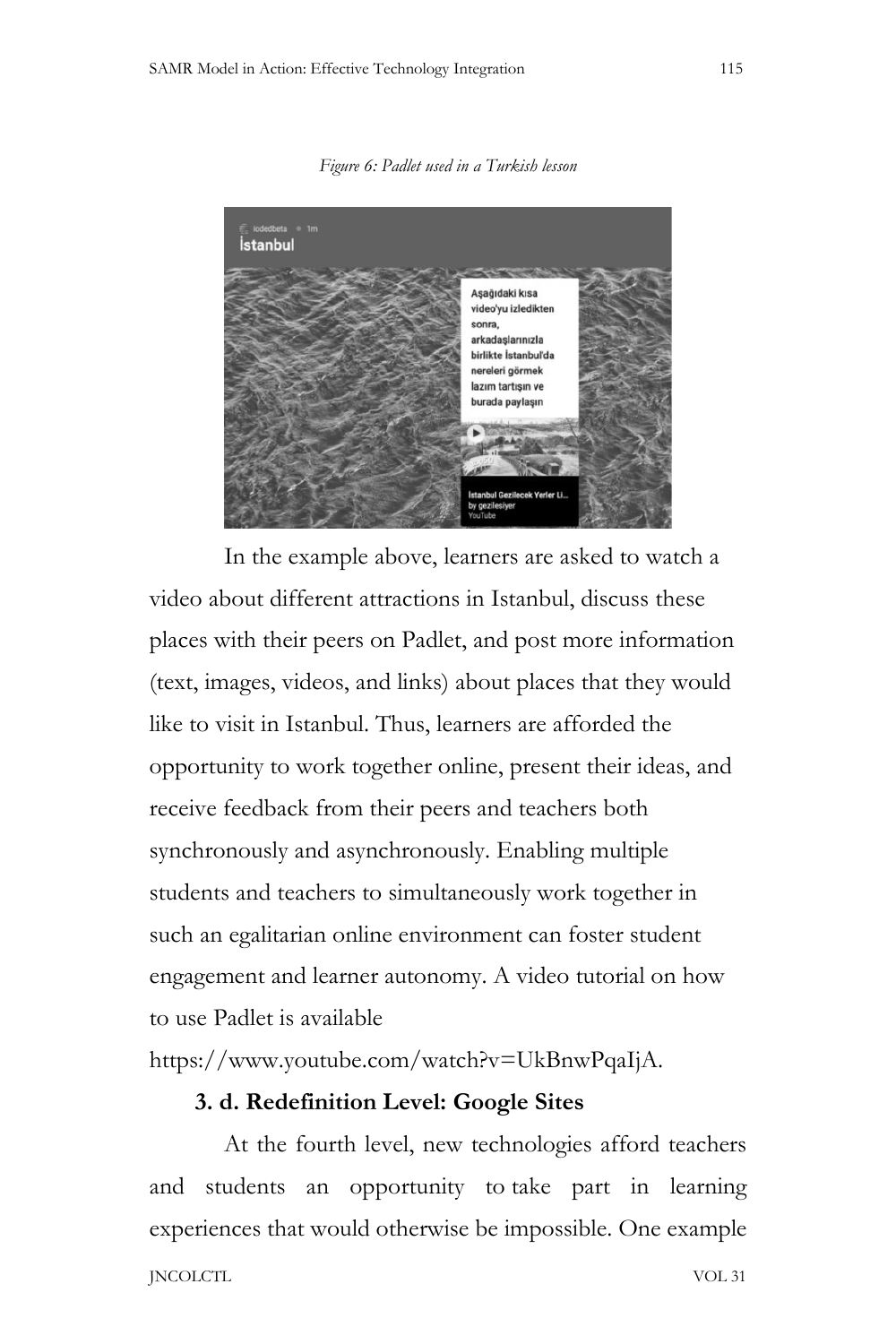116 Oded & Oded

of a redefinition tool is Google Sites. Google Sites is a free e-Portfolio tool, which offers an array of features that are controlled and maintained by the learners themselves, thus, empowering learners to self-direct and monitor their learning and progress.

While it is all too easy to 'dump' endless content into any electronic repository, it is crucial to remember that "an electronic portfolio is not a haphazard collection of artifacts… but rather a reflective tool that demonstrates growth over time" (Barrett, 2000, p. 15). Thus, in order to truly harness the value and benefits of electronic portfolios, educators should initially guide and help learners in mindfully aggregating and showcasing their learning projects with the aim of making them more involved in monitoring their progress and taking ownership of their learning, and hence fostering learner empowerment. Having learners also review and comment on each other's e-Portfolios can help build a learner community which could include not only course peers but also previous students, and fellow language learners beyond that specific course.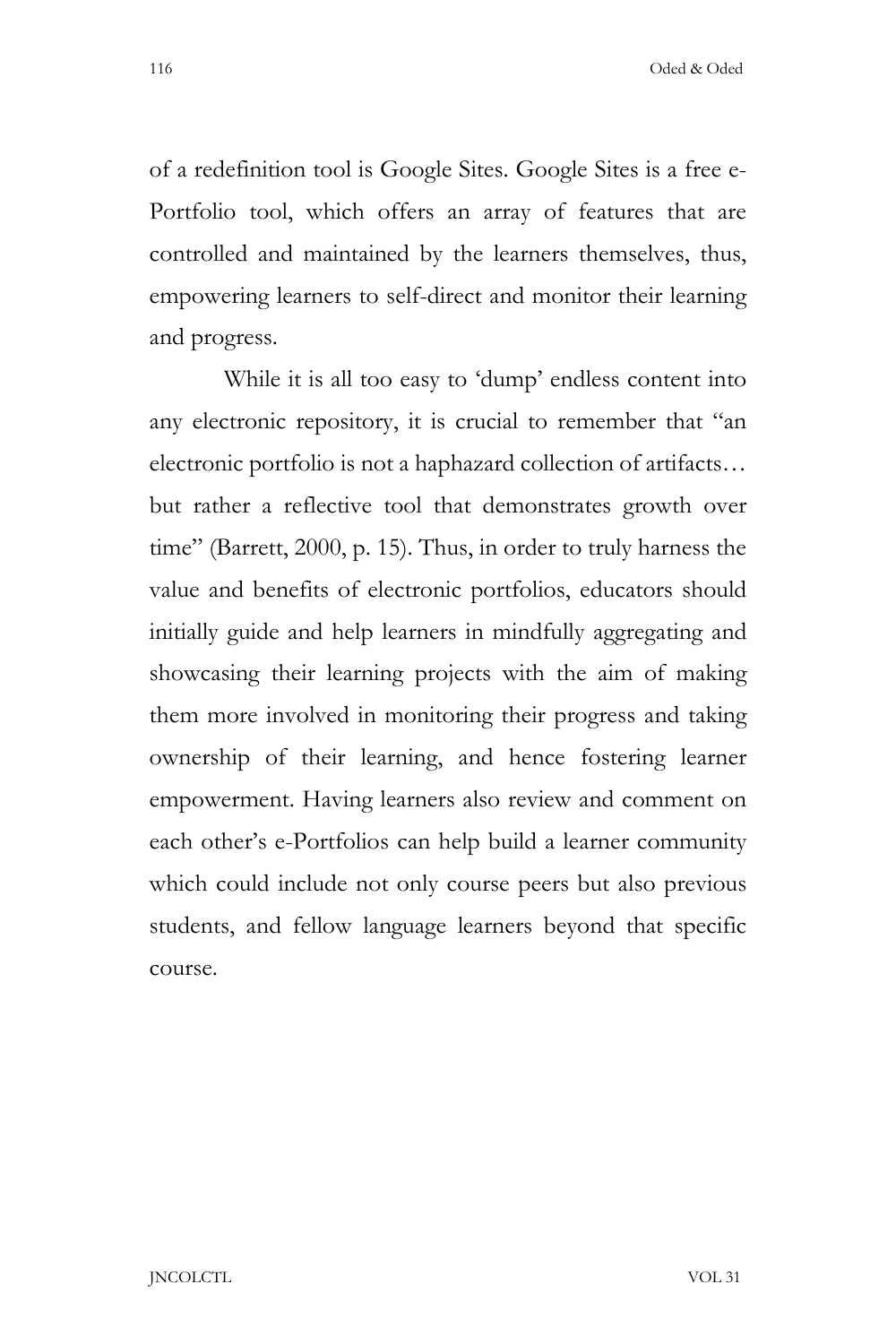

*Figure 7: A Hebrew course class site via Google Sites*

Such notions of community learning can further be leveraged with e-Portfolios by tasking learners to create not only individual-personal sites but also to jointly create and maintain a class site or virtual hub (as illustrated in the image above). In such class sites, all learners have equal control as well as content-upload responsibilities, thus further fostering student-centered instruction, learner engagement, collaboration, and learner empowerment. The e-Portfolio examples below highlight some of the major projects that learners created in a Hebrew course: Translating songs and writing short stories (row 1), an array of research and present projects (row 2) and comparing key aspects of Israeli and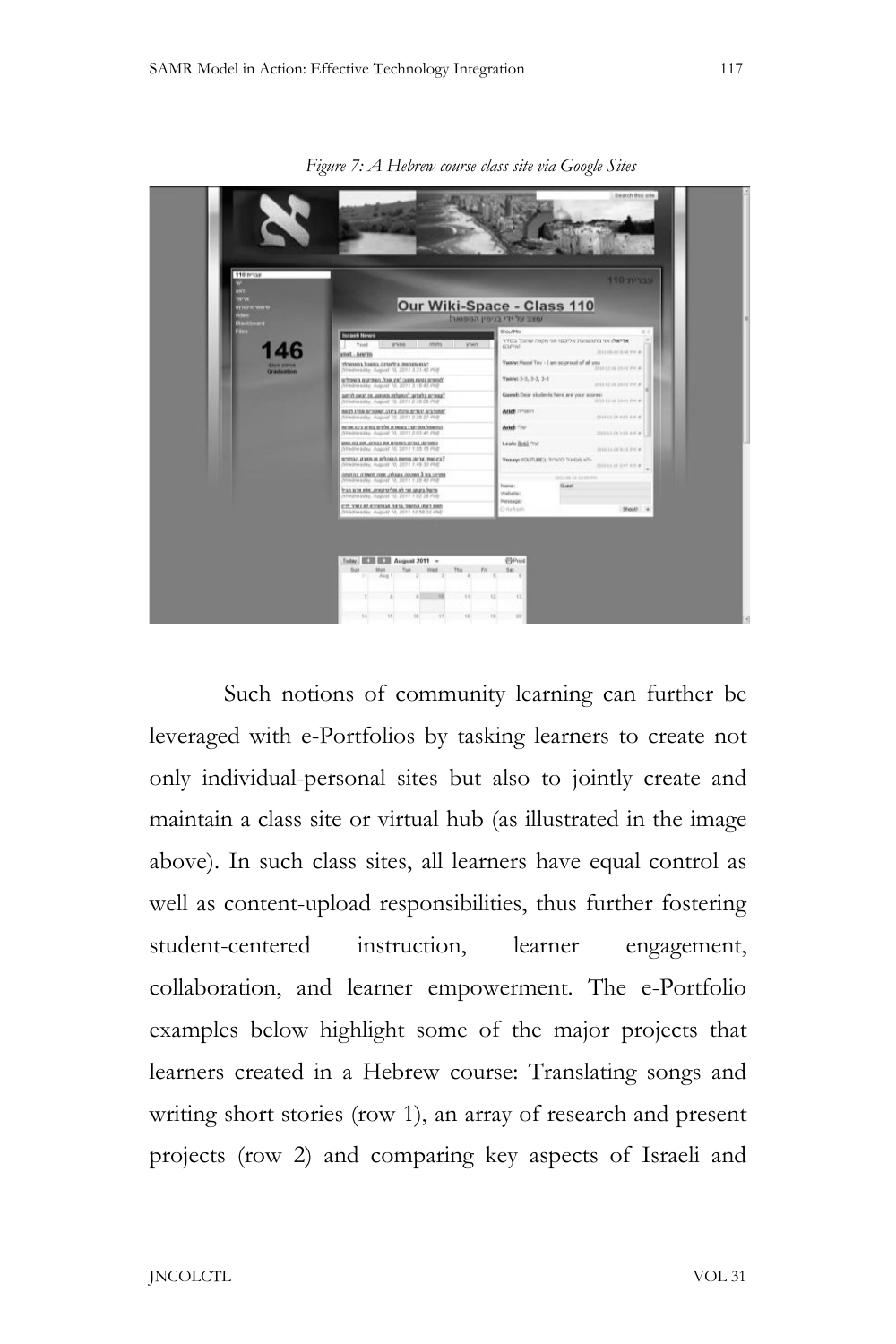American culture such as the declaration of independence of Israel and the US (row 3):

*Figure 8: E-Portfolio examples of Hebrew students*



When working on such multimedia projects, learners worked individually or together with an array of free web 2.0 applications and thus, engaged in what Lam and McNaught (2006) call "constructive reflection," which is a critical element of deep learning. As learners gain confidence with online interaction in the target language through their work on their e-Portfolios they can 'graduate' into online engagement, in the target language, with native speakers of that language and members of that culture. Learners can, for instance, create original Wikipedia entries in their target language or contribute to existing ones (an exercise that may require extensive online interaction with native speakers of that language), and participate in online discussion forums or simply comment on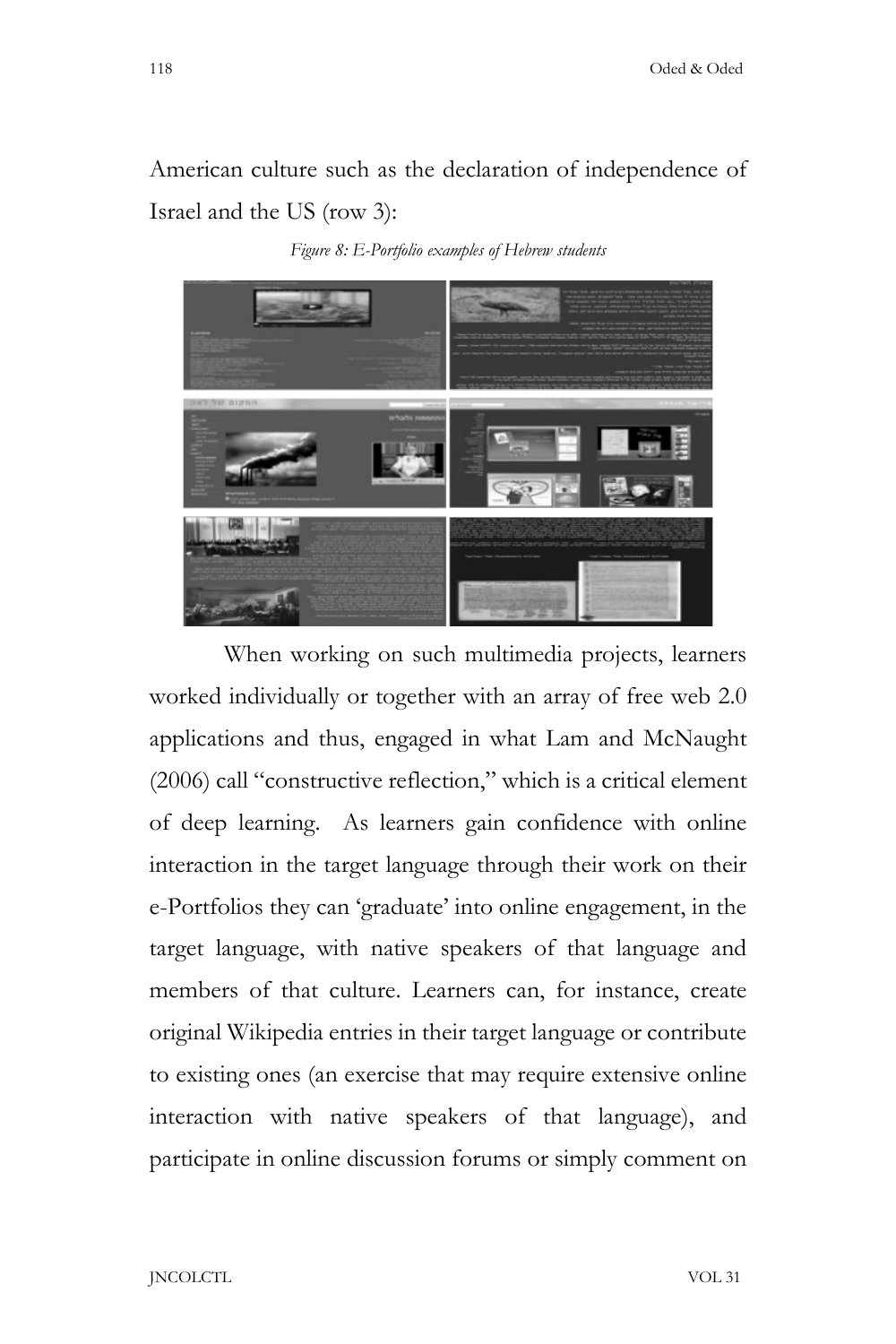## online news articles (talkbacks) as illustrated in the examples below:

*Figure 9: Online engagement via Wikipedia and Talkbacks entries*



At this level of learning and technology integration, learners are transformed from mere observers of the culturelanguage they are learning 'about' to active participants in that culture-language, a capability that was previously inconceivable for language learners in a remote country. At this level, we are also truly moving away from technology as an instructional tool used by teachers for transmitting knowledge to technology as a learning tool used by learners for expanding their cognition (Duffy and Cunningham, 1996).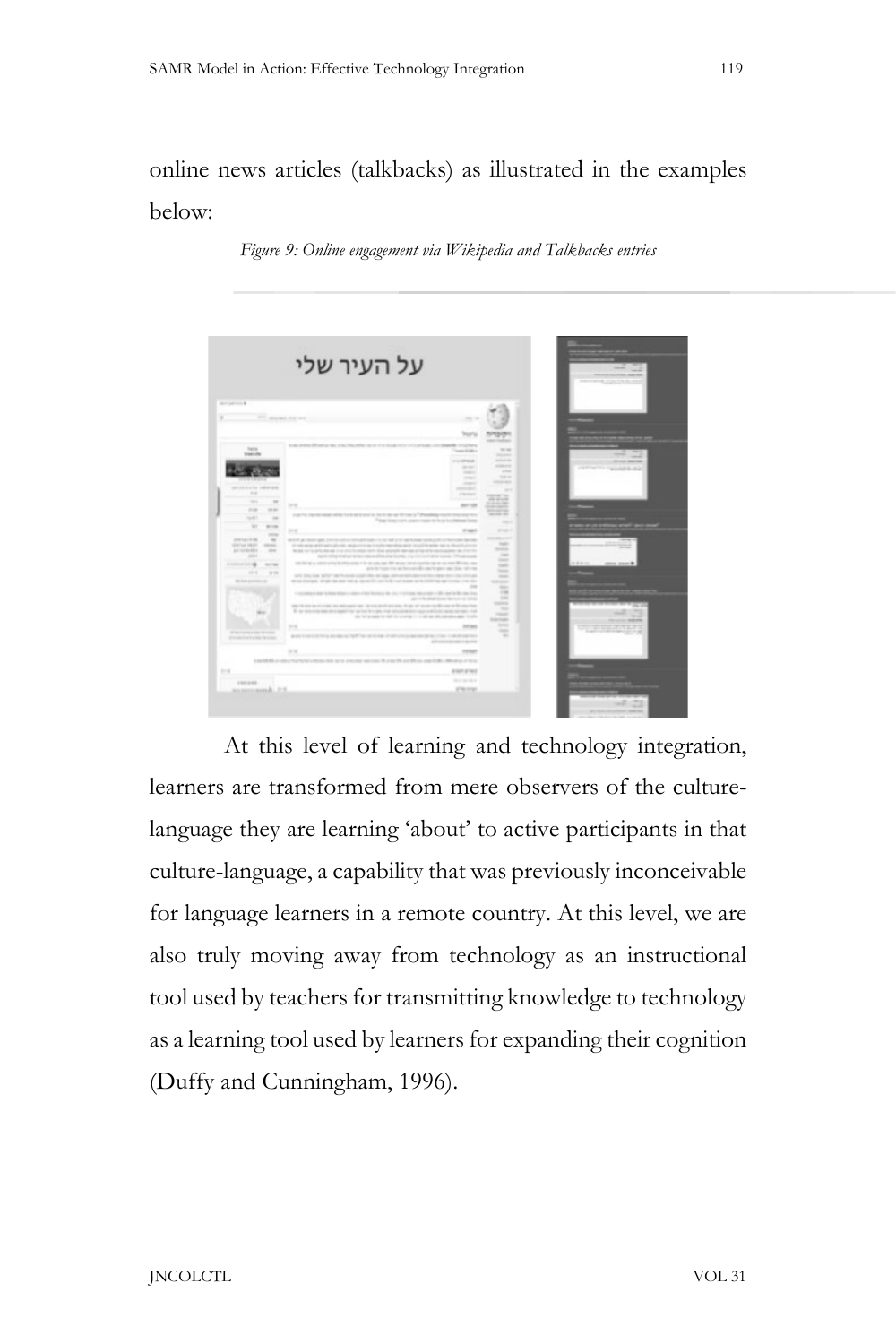## **Conclusion**

In this paper, we offered a framework for effective technology integration by using TPACK and the SAMR models and provided examples of technology tools that can be easily used with various LCTLs. We underscored the importance of purposeful technology integration and highlighted notions of student-centered instruction, learner empowerment, and the facilitation of student-to-student interaction and collaboration (in particular with the transformation level of the SAMR model).

Taking into consideration the limited resources available for LCTLs, we believe that integrating some of the technology tools presented herein could help LCTL teachers develop engaging instructional content, and facilitate meaningful and effective learning experiences. Lastly, we highlighted the idea that the tools and models discussed throughout this paper could be utilized by LCTL practitioners both in face-to-face and virtual learning environments in order to create more engaging, collaborative and effective learning experiences for their learners.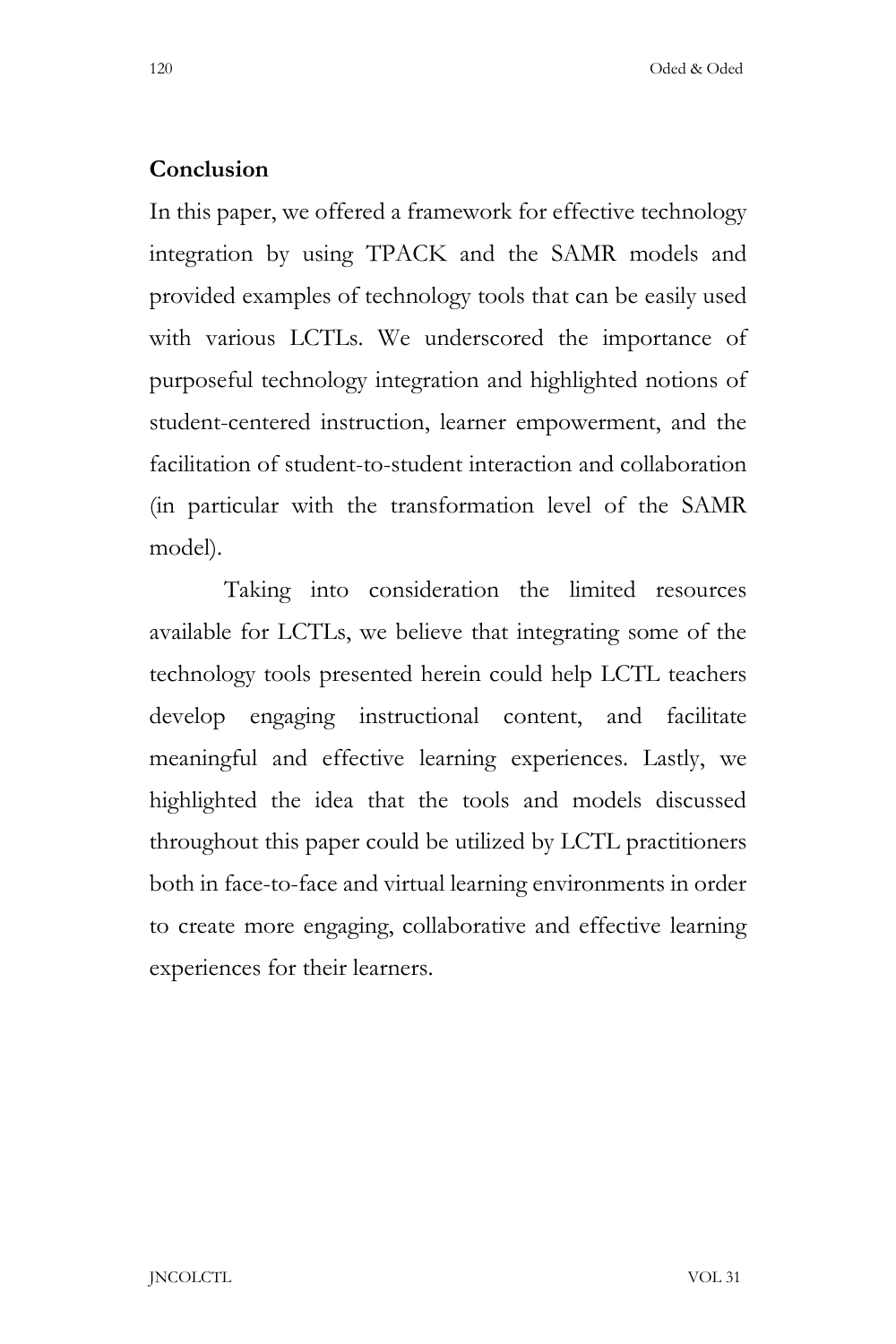#### **References:**

- Barrett, H. (2000). Create your own electronic portfolio. *Learning & Leading with Technology, 27*(7), 14-21.
- Blyth, C. (2013). LCTLs and technology: The promise of open education. *Language learning and technology*, 17(1), 1-6
- Duffy, T., & Cunningham, D. (1996). Constructivism: Implications for the design and delivery of Instruction. In D. H. Jonassen, *Handbook for research on educational communications and technology* (pp. 170-198). New York: McMillan.
- Educator's Technology (2013) A New Wonderful Wheel on SAMR and Bloom's Digital Taxonomy. Retrieved on October 7, 2020 from https://www.educatorstechnology.com/2013/05/anew-wonderful-wheel-on-samr-and.html
- Edutopia (2007). What is successful technology integration? Retrieved on October 7, 2020 from https://www.edutopia.org/technologyintegration-guide-description
- Godwin-Jones, R. (2013). The technological imperative in teaching and learning less commonly taught languages. *Language learning and technology*, 17(1), 7-19.
- Hamilton, B. (2015). *Integrating technology in the classroom: Tools to meet the needs of every student.* Eugene, Oregon: International Society for Technology in Education.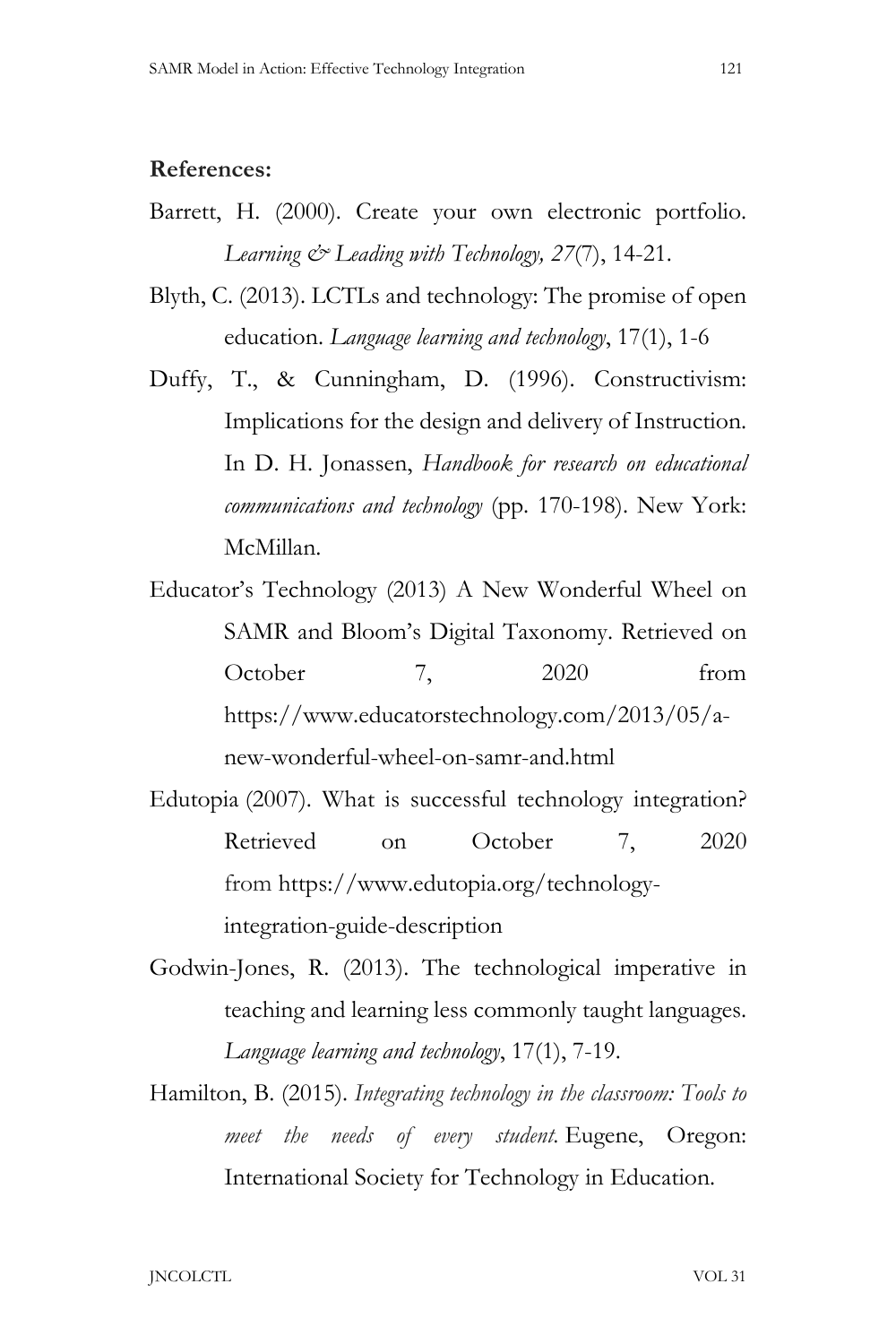- Hubbard, P. (2006). Evaluating CALL Software, in L. Ducate and N. Arnold (Eds.) *Calling on CALL: From Theory and Research to New Directions in Foreign Language Teaching*. San Marcos, TX: CALICO.
- Hubbard, P. (2019). Evaluation of courseware/tutorial apps and online resource websites. In N. Arnold & L. Ducate (Eds.) Engaging Language Learners through CALL Sheffield, UK: Equinox
- Lam, P., & McNaught, C. (2006, September). Design and evaluation of online courses containing mediaenhanced learning materials. *Educational Media International, 43*(3), 199–218.
- Mishra, P., & Koehler, M. J. (2006). Technological Pedagogical Content Knowledge: A new framework for teacher knowledge. *Teachers College Record* 108 (6), 1017-1054.
- NACTA (n.d.). Guiding principles for teaching with technology. Retrieved on October 9, 2020 from https://www.nactateachers.org/images/Jun14\_1\_Gui ding Principles for Teaching with Technology.pdf
- Puendetura, R. (2013) SAMR: Moving from Enhancement to Transformation. Retrieved on October 7, 2020 from http://www.hippasus.com/rrpweblog/archives/2013 /05/29/SAMREnhancementToTransformation.pdf
- Saumell, V. (n.d.). Principles for meaningful technology integration. Retrieved on October 9, 2020 from